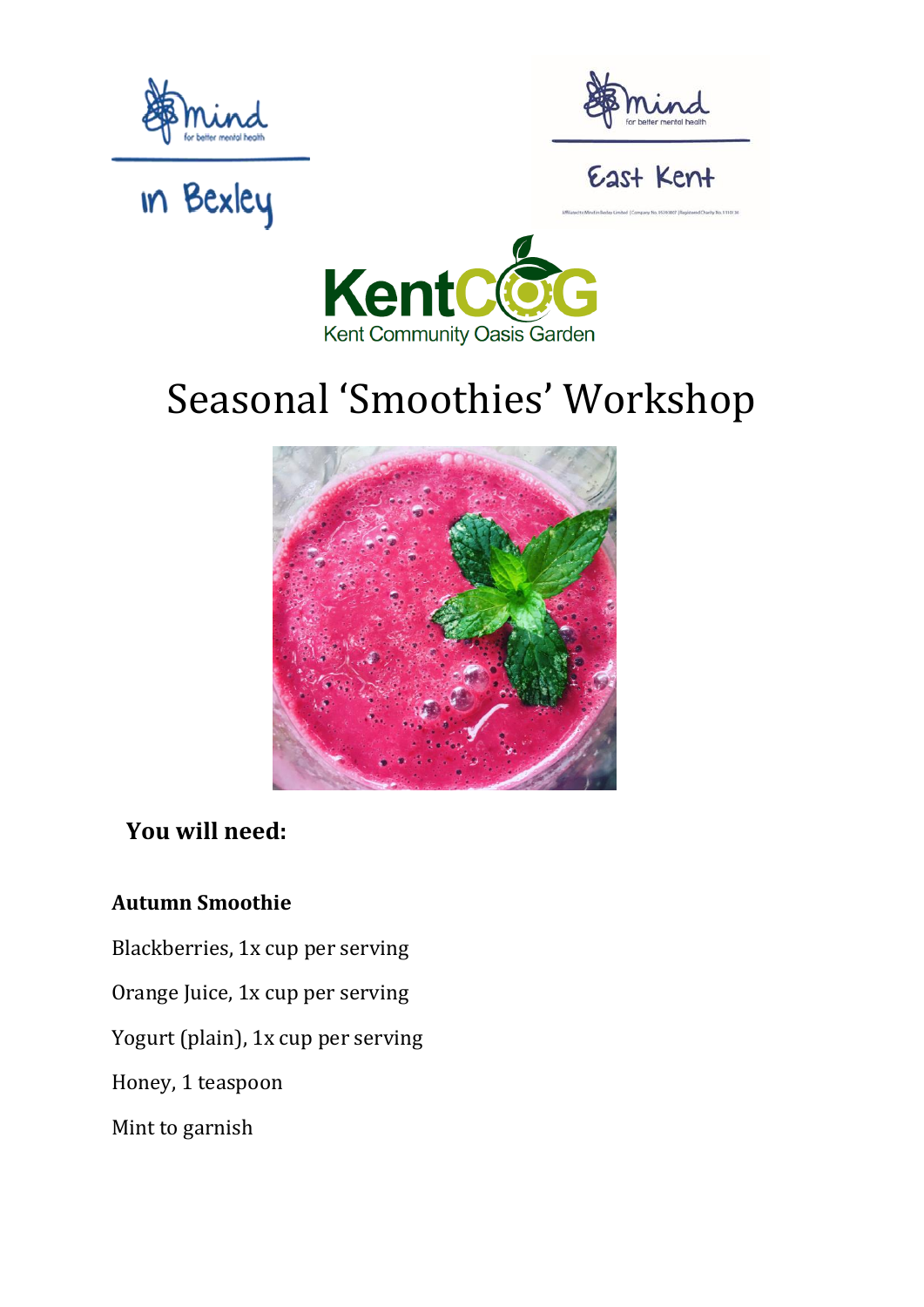



### **in Bexley**

East Kent

Blender (e.g. nutribullet) + mixing vessels, glasses, and fresh produce.

#### **(Note: do not exceed the max line on your blender when adding ingredients)**

As autumn approaches and the blackberries appear on the brambles, it's time to take advantage of nature's medicine chest and get foraging. Our autumn smoothy is so vibrant and it tastes just gorgeous. The health benefits are favourable too as the blackberries are packed with vitamins C and K, and we all know oranges are good for us (more vitamin C), whilst the honey adds a healing touch with it's anti-septic, anti inflammatory qualities, and the yogurt is good for your calcium intake…so give it a go, its so easy to make and even easier to drink!

Directions:

Combine a cup of blackberries with a cup of cold orange juice, a cup of yogurt, and a teaspoon of honey in a blender and mix until smooth. Pour into a glass and add a sprig of mint as a garnish.

#### **Winter Smoothie**

Pears, 2 per serving

Banana, 1 per serving

Dates, pitted 200g

Water

As winter draws near, and we retreat into our cosy corners, why not light a fig candle, and prepare a pear and date smoothy. Dates don't have to be dull at Christmas time, add a handful to this mixture and enjoy a rich, creamy, sweet treat. This smoothie is very satisfying, high in fibre, and super simple to make.

Directions: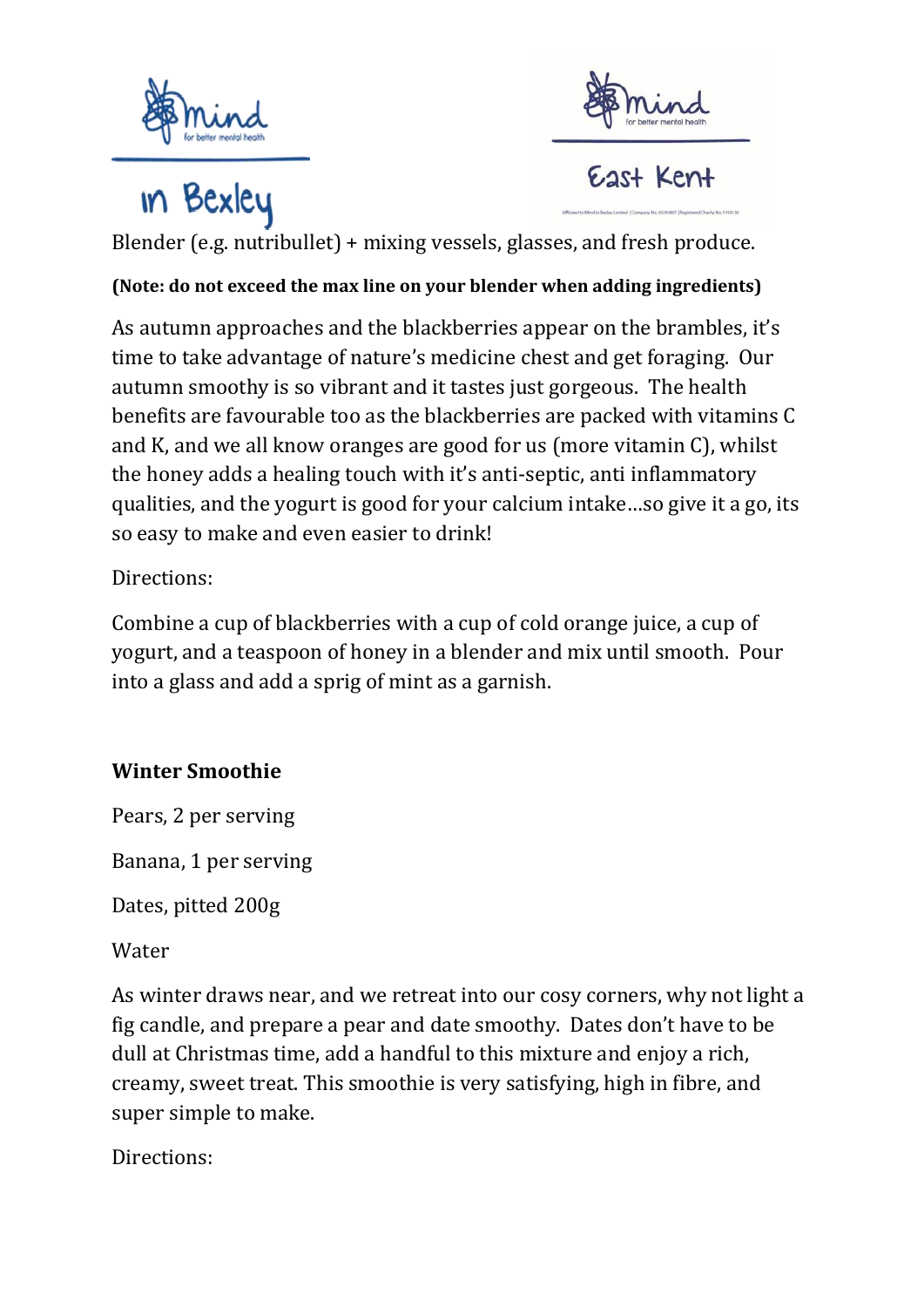



**In Bexley** 

Rinse all the ingredients, core the pears leaving the skin on, peel the banana and check your dates are pitted already. If not, de stone them and add all your discarded stones, peel and stalks to the compost. Add all the ingredients to the blender with a cup of water.

#### **Spring Smoothie**

Spinach, 3 handfuls per serving

Mint, 1 handful per serving

Basil, 1 handful per serving

Apple, 1 per serving

Cucumber, half per serving

Water

Here's a smoothy that makes the most of your perpetual spinach and herb garden. Its bursting with healing properties and should refresh you, ready for another day's planting on the plot.

Directions:

Rinse all your healing garden herbs and spinach from the garden, and prepare for a serving of healthy spring flavours. Core the apple, but leave the skin on, cut the top end off the cucumber keeping the skin also, then add all the ingredients into a blender and mix together with a cup of water.

#### **Summer Smoothie**

Avocado, 1 per serving

Banana, 1 per serving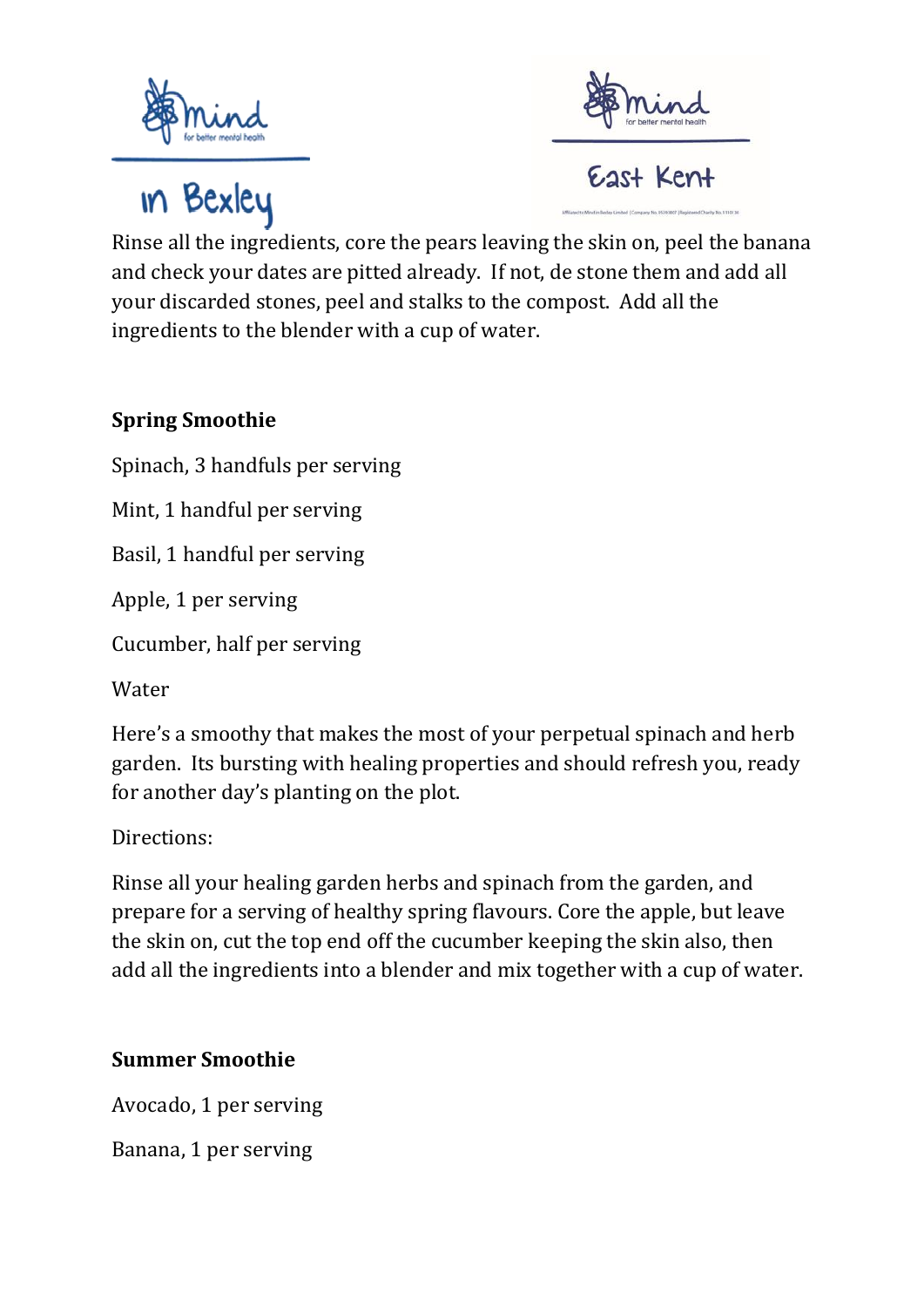



in Bexley Stawberries, 250g per serving

Water

For an extra smooth strawberry shake, try this nutritious blend of avocado, banana, and strawberries. It's simply divine, very tasty and good for you too.

Directions:

Scoop out the flesh of the avocado and peel the banana, breaking it into 3 chunks. Remove the stalks from the strawberries and add the left over avocado stone, rind, banana peel and strawberry leaves to the compost. Add a cup of water to your ingredients and blend in a blender until smooth. Add a teaspoon of honey to taste if desired.



*Spring and summer smoothies*